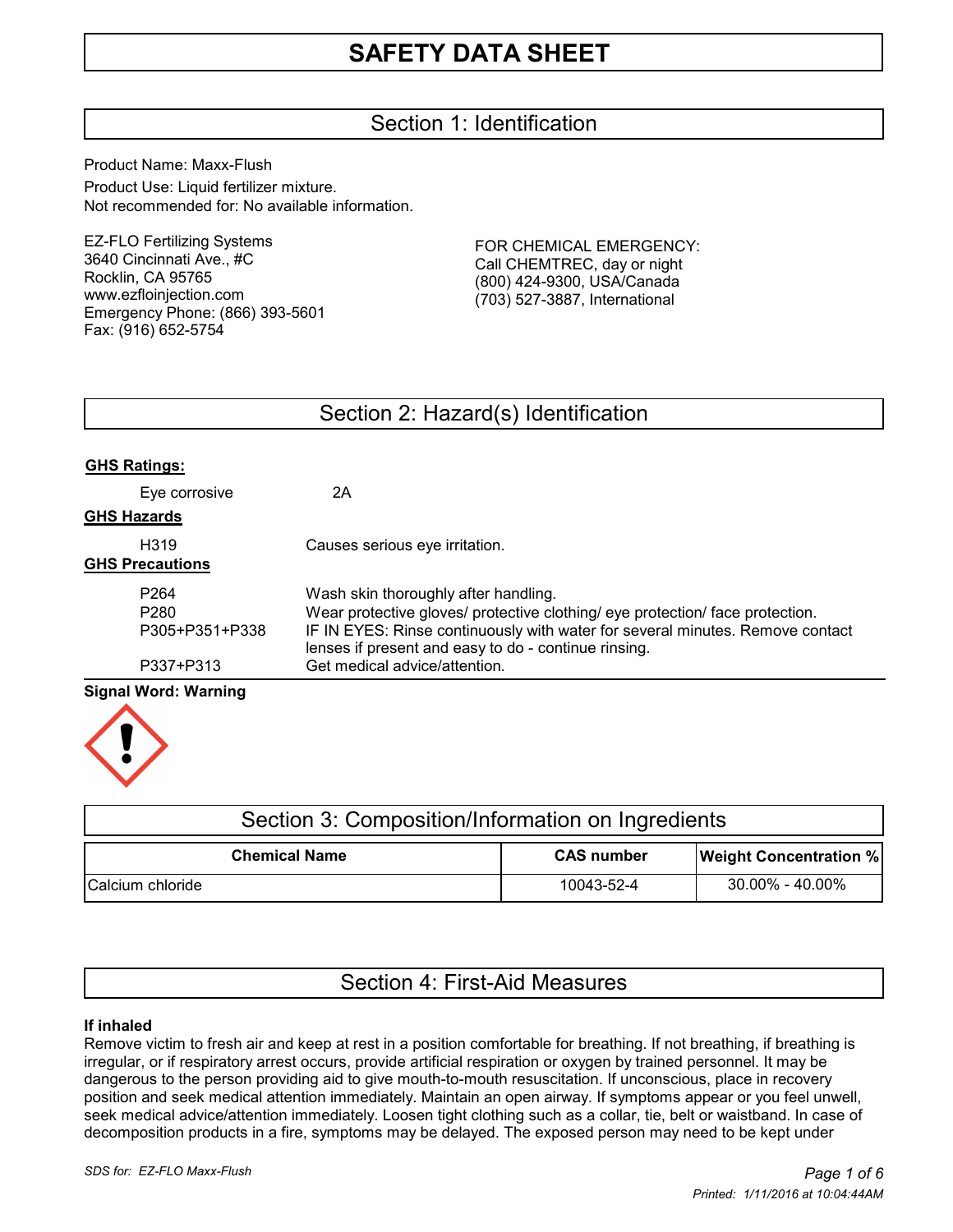medical surveillance for 48 hours.

#### **If in eyes**

Rinse continuously with water for several minutes, occasionally lifting the upper and lower eyelids. Remove contact lenses if present and easy to do, continue rinsing. Seek medical advice/attention immediately.

#### **If on skin (or hair)**

Remove immediately all contaminated clothing. Rinse skin with plenty of soap and water for several minutes. If irritation/rash develops or persists, seek medical advice/attention immediately. Wash contaminated clothing before reuse.

#### **If swallowed**

Seek immediate medical advice/attention. Call a poison control center or physician. Rinse mouth with water. Remove dentures, if any. Move victim to fresh air and keep at rest in a position comfortable for breathing. If the person is conscious, give small quantities of water to drink. Stop if the exposed person feels sick as vomiting may be dangerous. Do not induce vomiting unless directed to do so by medical personnel. If vomiting occurs, the head should be kept low so that vomit does not enter the lungs. Never give anything by mouth to an unconscious person. If unconscious, place victim in recovery position and seek medical attention immediately. Maintain an open airway. Loosen tight clothing such as collar, tie, belt or waistband.

#### **Most important symptoms and effects, both acute and delayed**

The most important known symptoms and effects are described in section 11.

#### **Indication of any immediate medical attention and special treatment needed**

Provide general supportive measures and treat symptomatically. Symptoms may be delayed.

#### **General information**

Ensure that medical personnel are aware of the material(s) involved, and take precautions to protect themselves. Show this safety data sheet to the doctor in attendance.

## Section 5: Fire-Fighting Measures

#### **Suitable extinguishing media**

Water fog. Water spray. Dry chemical. Carbon dioxide (CO2). Foam.

#### **Unsuitable extinguishing media**

None known.

#### **Special hazards arising from the chemical(s)**

None known.

#### **Hazardous combustion products**

See section 10.

#### **Firefighting**

If evacuation of personnel is necessary, evacuate to an upwind area. Decontaminate personnel and equipment with a water wash-down after fire and smoke exposure.

#### **Firefighting equipment**

Firemen and emergency responders: wear full turnout gear or Level A equipment, including positive-pressure, selfcontained breathing apparatus (SCBA).

## Section 6: Accidental Release Measures

#### **Personal precautions, protective equipment and emergency procedures**

Keep unnecessary personnel away from the contaminated area. Avoid breathing vapors, mist or gas. Ensure adequate ventilation. Wear suitable protective clothing. For personal protection, see section 8.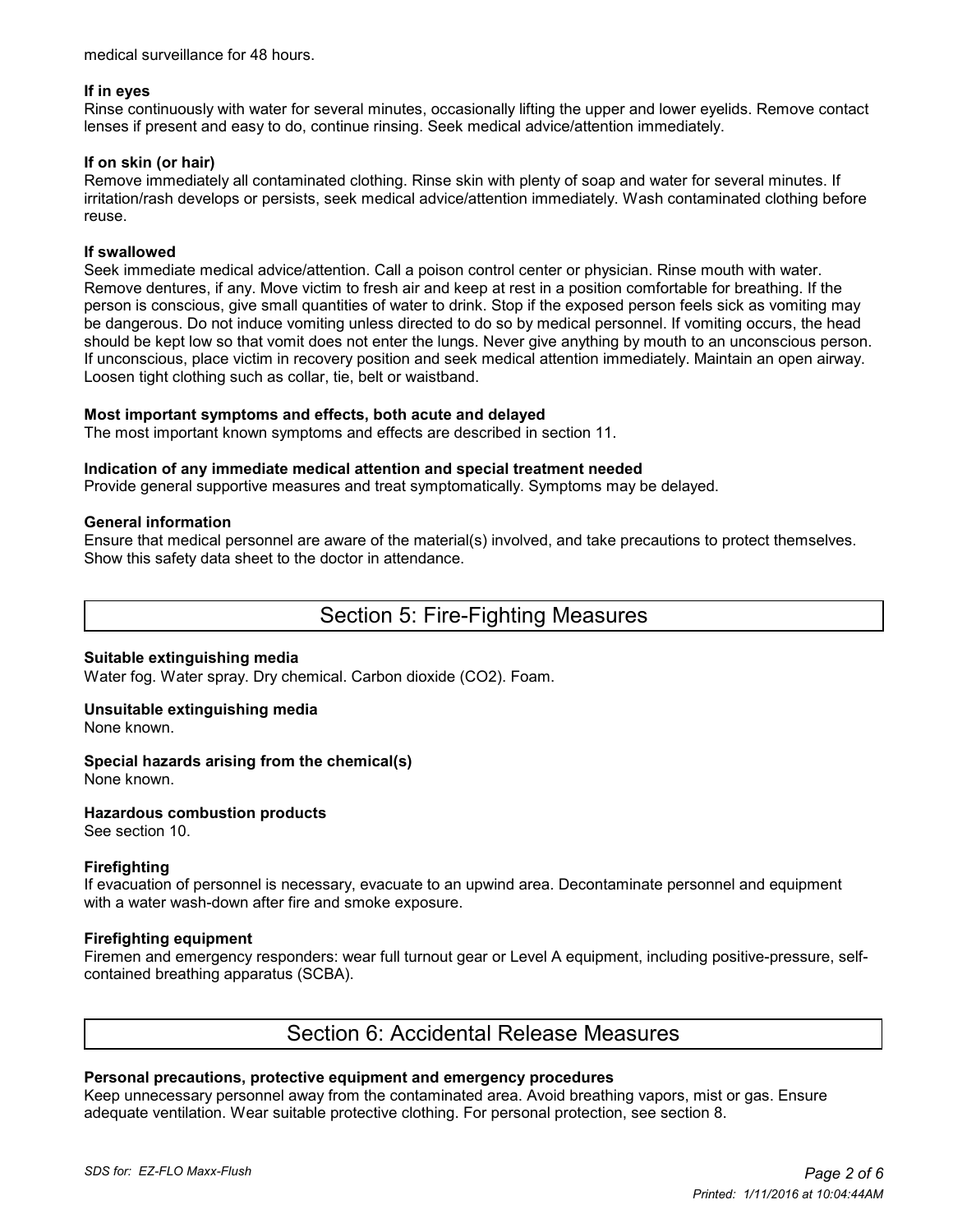### **Small spills**

Ventilate the contaminated area. Wipe up with absorbent material or mix the appropriate sorbent into the spilled material. Use an absorbent like sawdust for aqueous, waterborne, and solvent-borne coatings. Collect the saturated towels or sorbent and transfer into a covered container.

### **Large spills**

Prevent this material from entering sewers and watercourses by diking or impounding the spilled material. Ventilate the contaminated area. Mix the appropriate sorbent into the spilled material. Use an absorbent like sawdust for aqueous, waterborne, and solvent-borne coatings. Collect the saturated sorbent and transfer it into a covered container.

Steel containers are acceptable for all acid-free wastes. Use suitable plastic containers for acid-bearing wastes. Dispose of the waste in compliance with all Federal, state, regional, and local regulations.

# Section 7: Handling and Storage

### **Precautions for safe handling**

Avoid inhalation of vapors/spray and contact with skin and eyes. Do not ingest. Use only with adequate ventilation.

Observe good industrial hygiene practices. Eating, drinking, and smoking should be prohibited in areas where this material is handled, stored, or processed. Workers should wash hands and face, before eating, drinking, and smoking. Remove contaminated clothing and protective equipment before entering eating areas.

#### **Conditions for safe storage, including any incompatibilities**

Prevent from freezing. Do not store above 120 F (49 C). Store in original container protected from direct sunlight in a dry, cool and well-ventilated area, away from incompatible materials (see section 10) and food and drink.

| Section 8: Exposure Controls / Personal Protection |                             |                                                      |                 |  |  |
|----------------------------------------------------|-----------------------------|------------------------------------------------------|-----------------|--|--|
| <b>Chemical Name / CAS No.</b>                     | <b>OSHA Exposure Limits</b> | <b>ACGIH Exposure Limits   Other Exposure Limits</b> |                 |  |  |
| Calcium chloride<br>10043-52-4                     | Not Established             | Not Established                                      | Not Established |  |  |

#### **Appropriate engineering controls**

Handle in accordance with good industrial hygiene and safety practice. Wash hands before breaks and at the end of the workday.

#### **Ventilation**

Good general ventilation should be used. Ventilation rates should be matched to conditions. If applicable, use process enclosures, local exhaust ventilation, or other engineering controls to maintain airborne levels below recommended exposure limits. If exposure limits have not been established, maintain airborne levels to an acceptable level.

#### **Personal protective equipment**

#### **Eye/face protection**

 Splash goggles are recommended. Avoid contact with eyes. If extra protection is required, wear a face shield over the splash goggles. Face shields are effective only if worn in addition to splash goggles.

#### **Hand protection**

 Wear chemical-resistant gloves (butyl rubber or neoprene). Protective gloves should be inspected frequently and discarded when they exhibit cuts, tears, pinholes, or signs of excessive wear. Wash and dry hands after use.

#### **Body protection**

Wear appropriate clothing to prevent repeated or prolonged skin contact.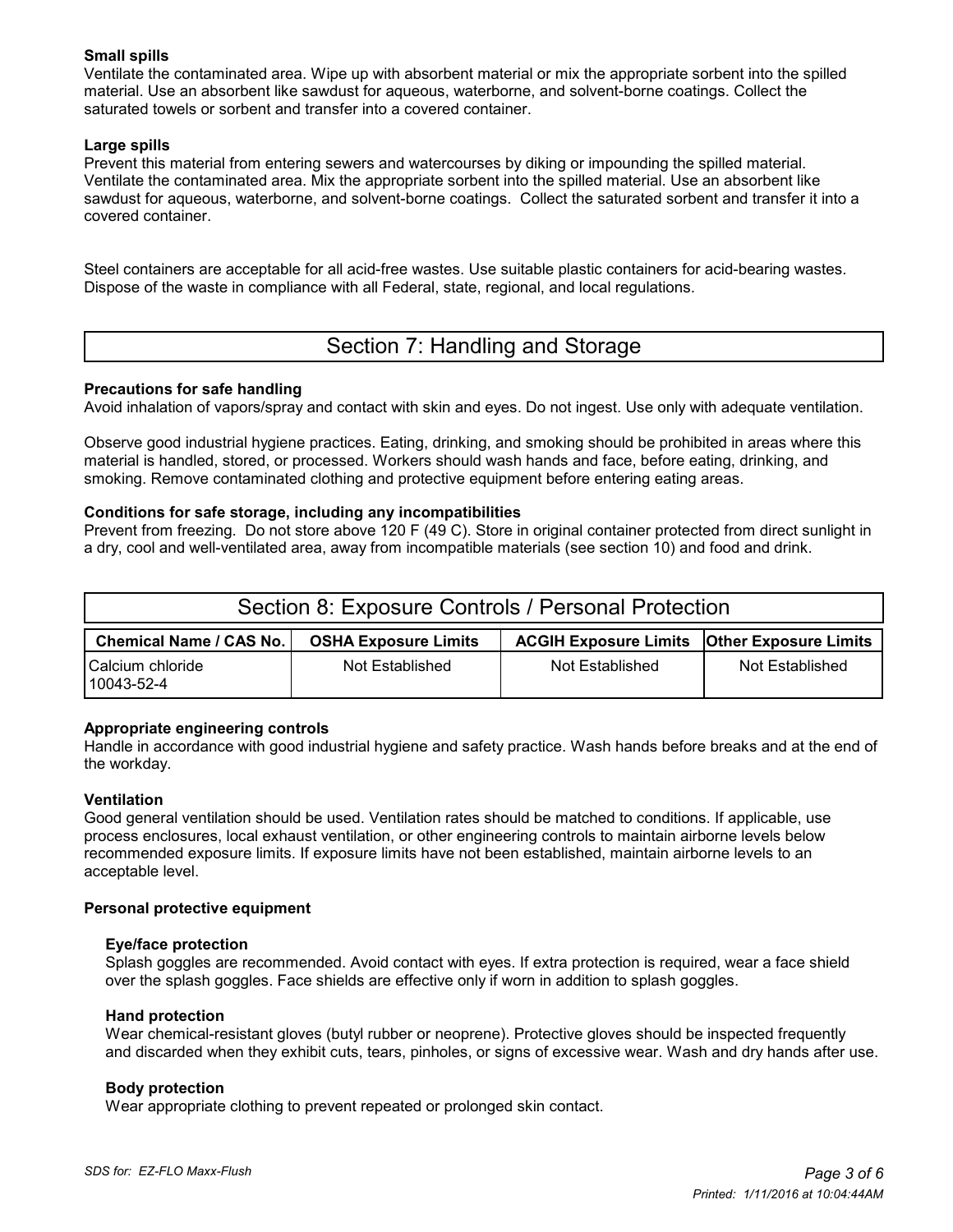#### **Respiratory protection**

 In case of insufficient ventilation, wear suitable respiratory equipment. Chemical respirator with organic vapor cartridge.

## Section 9: Physical and Chemical Properties

**Melting point/Freezing point:** No Data **Evaporation rate:** No Data **Partition coefficient (n-** No Data **octanol/water):**

**Appearance:** No Data **Explosive limits:** No Data **Odor:** No Data **Vapor pressure:** No Data **Odor threshold:** No Data **Vapor density:** No Data **pH** No Data **Relative density:** No Data **Specific gravity:** No Data **Solubility:** No Data **Boiling point:** No Data **Boiling range:** No Data **Flash Point:** No Data **Autoignition temperature:** No Data **Flammability:** No Data **Decomposition temperature:** No Data **Viscosity:** No Data

# Section 10: Stability and Reactivity

#### **Chemical stability STABLE**

#### **Incompatible materials**

Strong oxidizing agents Strong reducing agents

#### **Hazardous decomposition**

Hazardous polymerization will not occur.

Section 11: Toxicological Information

#### **Mixture Toxicity Component Toxicity**

10043-52-4 Calcium chloride

Oral LD50: 2,301 mg/kg (rat) Dermal LD50: 5,000 mg/kg (rabbit)

#### **Likely routes of exposure**

Ingestion

#### **Exposure may affect the following organs**

#### **Effects of exposure**

 **Ingestion** Ingestion may cause gastrointestinal irritation. Symptoms can include nausea, diarrhea, vomiting, and abdominal pain.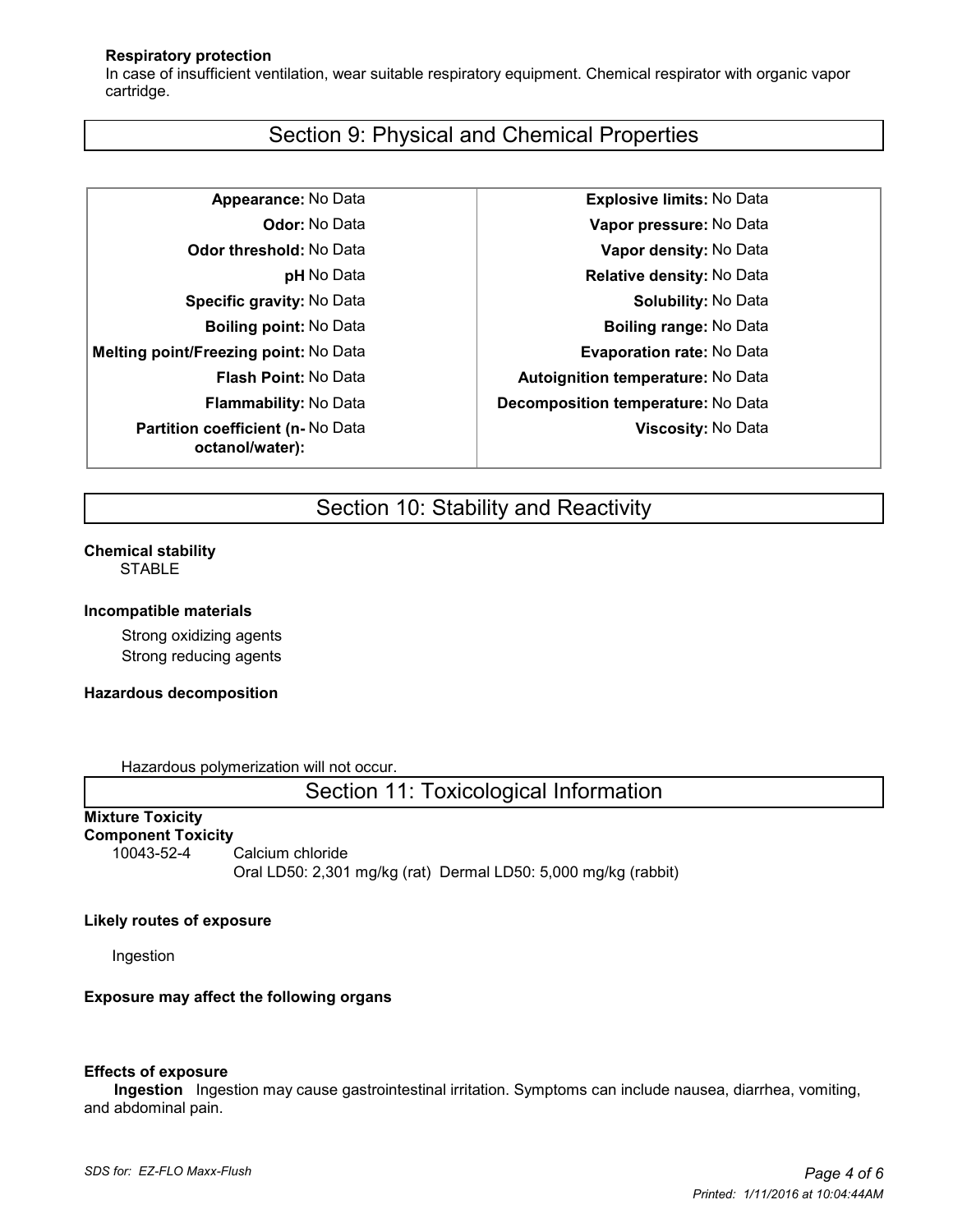**Skin contact** May cause irritation to the skin. Symptoms can include pain, itching and/or redness.

 **Inhalation** May cause respiratory irritation. Symptoms can include sore throat, coughing, sneezing, and labored breathing.

 **Eye contact** Causes serious eye irritation. Symptoms can include irritation, pain, watering and/or redness. Prolonged and/or repeated eye contact may cause conjunctivitis and possibly corneal abnormalities.

#### **Conditions aggravated**

No data available

#### **Carcinogenicity**

The following chemicals comprise 0.1% or more of this mixture and are listed and/or classified as carcinogens or potential carcinogens by NTP, IARC, OSHA, or ACGIH.

| <b>CAS Number</b>                  | <b>Description</b> | % Weight | Carcinogen Rating |  |  |  |
|------------------------------------|--------------------|----------|-------------------|--|--|--|
| None                               |                    |          | N/A               |  |  |  |
| Section 12: Ecological Information |                    |          |                   |  |  |  |

### **Ecotoxicity**

No data available

**Persistence and degradability** No data available

**Bioaccumulative potential** No data available

**Mobility in soil** No data available

**Other adverse effects**

No data available

Section 13: Disposal Considerations

#### **Disposal instructions**

Do not allow this material to drain into sewers/water supplies. All waste must be handled in accordance with local, state and federal regulations or with regulations of Canada and its Provinces. This product, if unaltered by use, may be disposed of by treatment at a permitted facility or as advised by your local hazardous waste regulatory authority.

#### **Waste from residues/unused products**

Dispose of in accordance with local regulations. Empty containers or liners may retain some product residues. This material and its container must be disposed of in a safe manner (refer to Disposal instructions).

#### **Contaminated packaging**

Empty containers should be taken to an approved waste handling site for recycling or disposal. Since emptied containers may retain product residue, follow label warnings even after container is emptied.

Section 14: Transport Information